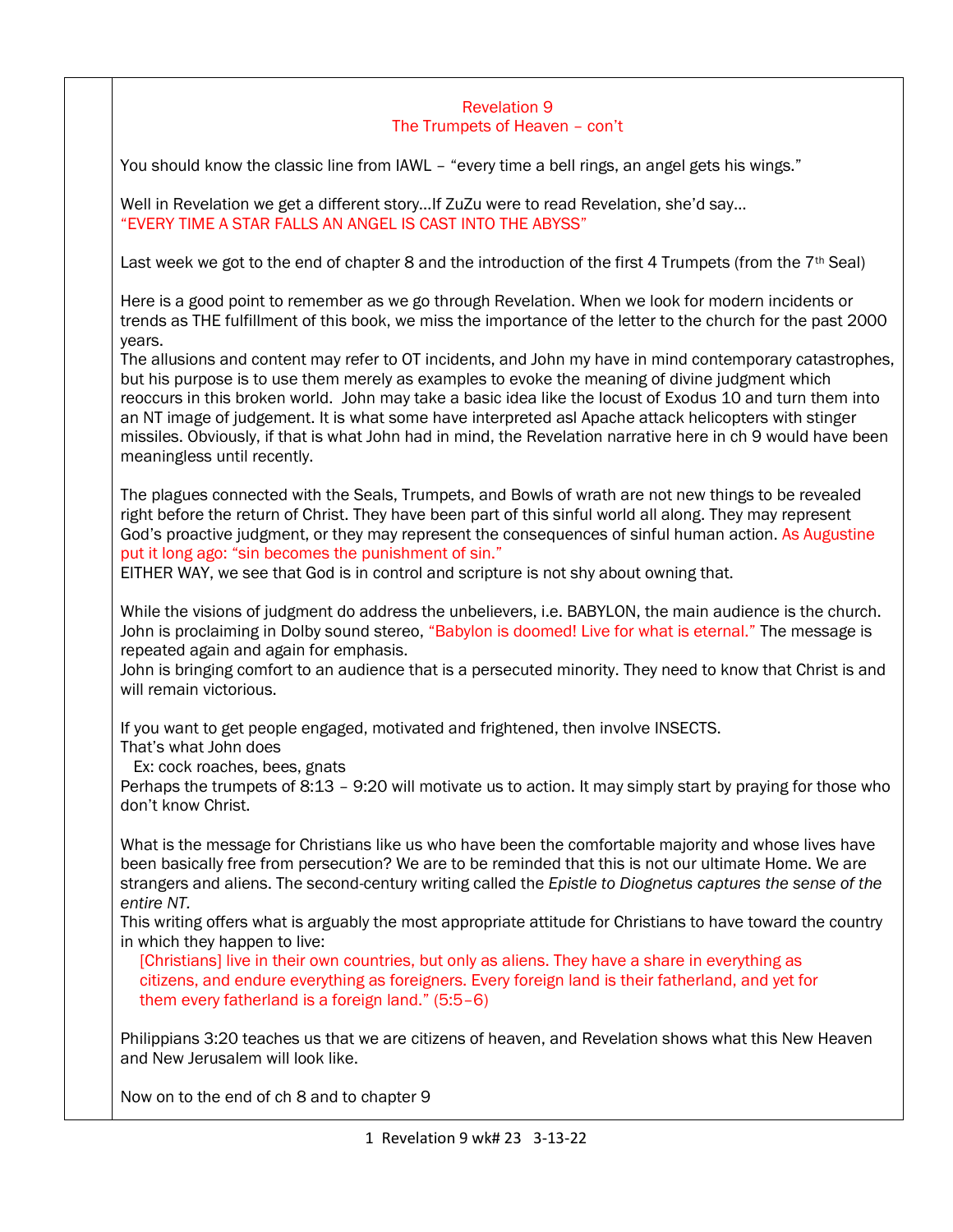8:13 then I heard an eagle flying in mid-heaven, saying with a loud voice, "Woe, woe, woe to those who dwell on the earth, because of the remaining blasts of the trumpet of the three angels who are about to sound!"

The triple use of "woe" is for emphasis – This IS going to come. Eagle or vulture? For believers – eagle – Is 40 OT symbol of good for those who believe 31 But those who trust in the LORD will find new strength. They will soar high on wings like eagles.

Non-believers – vulture – in OT AND NT, a negative symbol – a carrion bird ( eat decaying flesh) Rev 19:9 "blessed are those invited to the wedding feast of the Lamb. This is followed by the banquet of God – 19:21 the bodies of the army of the beast are eaten by vultures (carrion birds.)

The woes are aimed at non-believers who do not bear the seal of the Lamb.

## The **Fifth Trumpet of Seven (from 7th Seal)—the Bottomless Pit**

1 Then the fifth angel sounded, and I saw a star from heaven which had fallen to the earth; and the key of the bottomless pit (abyss) was given to him. 2 He opened the bottomless pit, and smoke went up out of the pit, like the smoke of a great furnace; and the sun and the air were darkened by the smoke of the pit. 3 Then out of the smoke came locusts upon the earth, and power was given them, as the scorpions of the earth have power. 4 They were told not to hurt the grass of the earth, nor any green thing, nor any tree, but only the men who do not have the seal of God on their foreheads. 5 And they were not permitted to kill anyone, but to torment for five months; and their torment was like the torment of a scorpion when it stings a man. 6 And in those days men will seek death and will not find it; they will long to die, and death flees from them.

7 The appearance of the locusts was like horses prepared for battle; and on their heads appeared to be crowns like gold, and their faces were like the faces of men. 8 They had hair like the hair of women, and their teeth were like the teeth of lions. 9 They had breastplates like breastplates of iron; and the sound of their wings was like the sound of chariots, of many horses rushing to battle. 10 They have tails like scorpions, and stings; and in their tails is their power to hurt men for five months. 11 They have as king over them, the angel of the abyss; his name in Hebrew is (destruction) Abaddon, and in the Greek he has the name Apollyon – the destroyer

12 The first woe is past; behold, two woes are still coming after these things.

## v. 1-3

Fallen angel IS GIVEN the key to the abyss = God is completely in control of what is happening. He turns over the keys.

The abyss is seen again in ch 12 as Christ expels Satan from heaven and in the final vision cycle beginning in ch 20 abyss = hell; the abode of the devil and demons... 2 Pet  $2:4$ 

They are given to ONLY afflict those who do NOT have the seal of God. All that is eternally true of you in Christ – forgiven, loved, adopted, justified, sanctified, and glorified- is PROTECTED.

In Revelation everyone has some sort of seal. No one is spiritually neutral.

Why then do we as Christians have this info?

For encouragement and so that we will turn outward to mission to tell others about Christ.

Believers are protected and those who rise from the abyss are constrained by the hand of God himself. This understanding of the abyss will shape how we grasp this locust horde. The 'locust' are not insects, but they are agents from hell, i.e the abyss.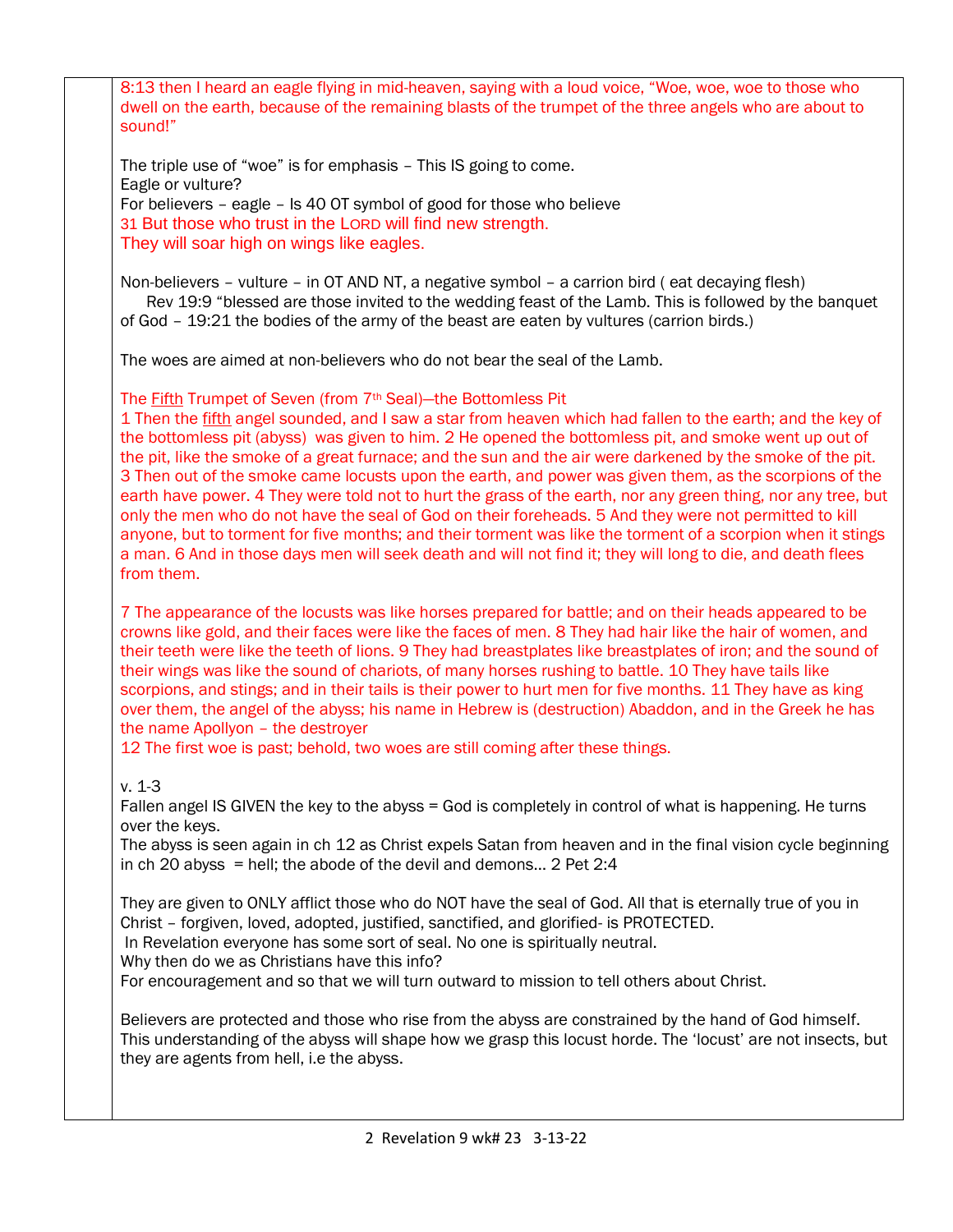What comes out of the abyss / hell is a spiritual attack, not so much a physical attack. Satan uses lies and deceit to create confusion, emotional and spiritual oppression in this world. The forces of darkness are sent out like an organized army, and they are constantly scheming. The only way to oppose them effectively is to take up the armor of God – Eph 6 and to stand united with other believers. Don't make the mistake of thinking that you can handle the schemes of the evil one alone. "I thought I could handle this myself" are the famous words of EVERY MAN I've spoken with who has been humbled by his besetting sin or addiction. There is nothing noble, manly, or BIBLICAL, about standing alone against our common foe.

v. 7 This is an unnatural description of locusts The image is symbolic, i.e. "like horses", etc The symbol is "like" but not the same as the locusts of OT -Exod, Joel 2

The description is quite bizarre and ominous. This is a shock and awe portrait of demonic attack.

While belief in evil and the devil in a biblical sense is "so yesterday" according to our cultural influencers in academia, entertainment, and politics, it is hard to explain the level of bad stuff in the world without appealing to demonic influence.

Scripture and especially Revelation tells us that our problems and trials are different from what we normally think. Our tendency in the 'sophisticated' west is to look for some sort of psychological, sociological, governmental, or educational solution.

EX: I grew up in a university town where there is an underlying belief in the "messianic nature of education." Education is important, but it won't change your heart. Here in Revelation, we get a good look at the reality of evil and demonic forces, and it only gets worse as we move through the chapters. We have a hard time believing that many of the issues are related to a plague of demon locusts.

 "Sophisticated Educated people don't fall for evil". REALLY. Look at Germany in the 1930's Helmut Thielicke (German pastor) the rise of the  $3<sup>rd</sup>$  Reich cannot be explained outside of the category of the demonic. The same could be said for much of what we're seeing culturally and globally today.

 I'm not advocating a Salem Witch Trial mentality or even a Frank Peretti (This present Darkness) vision of things, but we DO NEED a more biblical understanding of the reality of spiritual warfare.

v. 6 the torment was so intense that they wanted to die- a torment of the soul and mind.

The locust plague is a flashback to Exodus – the spiritual meltdown of Pharoah Ex 10:1. Pharoah hardens his own heart then God turns him over Ex 10:1.

Courts officials and people confess the God of Israel and beg the people to leave, but Pharoah doesn't turn in repentance. He knows the truth but can't embrace the truth. His heart is frozen in unbelief.

At the time of John, Domitian was the emperor and he imagined himself to be Apollo. One of his symbols was the locust.

The locust will come and bring torment i.e. a taste of "hell"- separation from God. Satan, who disguises himself as an angel of light, is the father of lies. He functions through fear and lies to fill the hearts of men, women, and children with dread and hopelessness. That is the torment that gives rise to the desire to seek death, but they can't find it.

Does the reality of this torment move us as believers to be on mission to the lost? It should. (1Pet 3:15)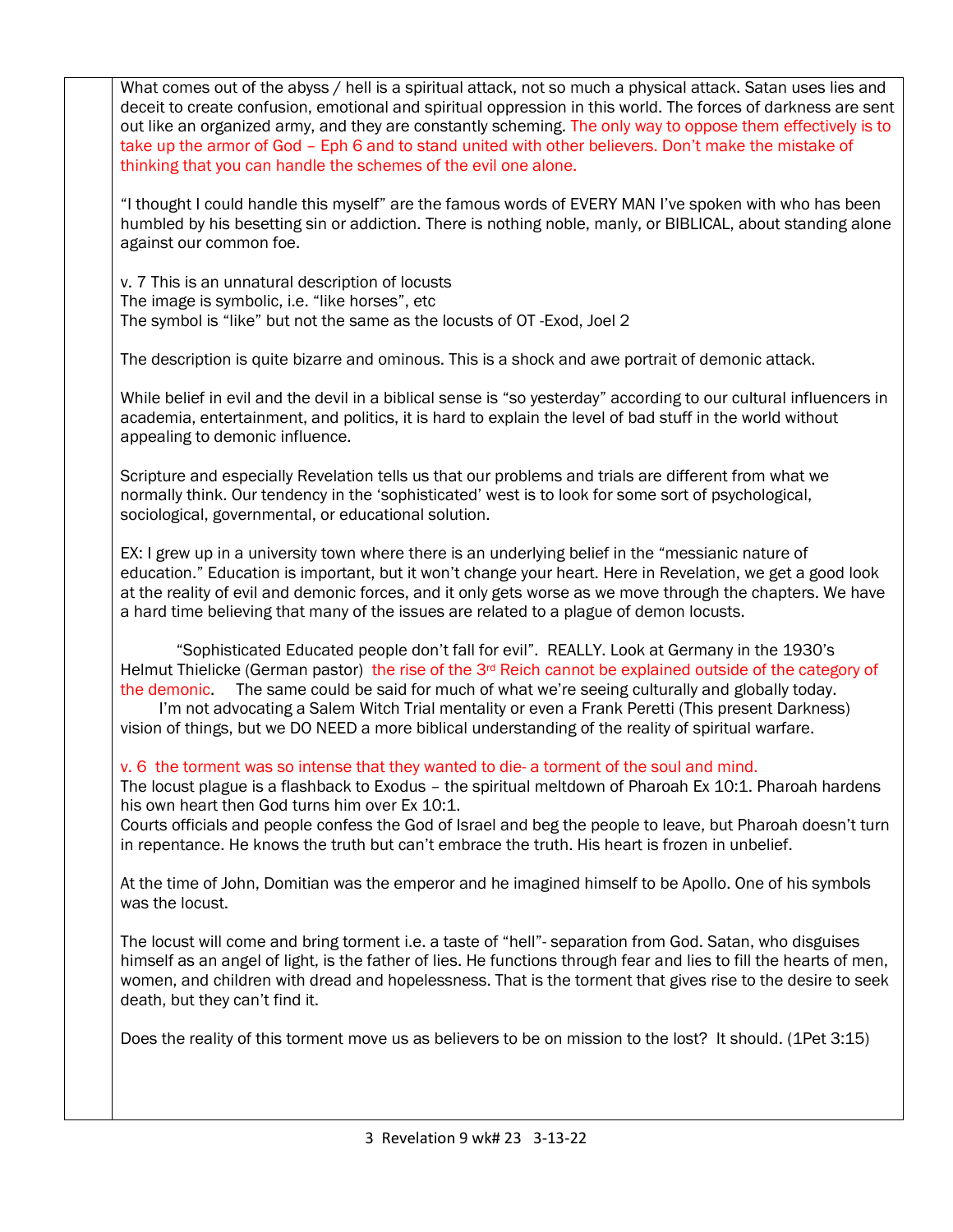FIVE months is the lifespan of a locust and the typical dry season in which locusts appear. Usually locusts swarm in, eat, and go. But 5 months indicates the severity of this torment. The life of a locust is only 5 months, but demons have a much longer lifespan, so for those targeted, it is relentless.

v. 11 – Abaddon means 'destruction' and is used 6x in OT as synonym for "sheol" of "hades", the place of the dead. Here the term is given a personal quality, Apollyon. = destroyer. The only use in NT. This would seem to be a reference to a demonic representative, if not the Devil himself. In Pilgrim's Progress, Christian encounters this fiend in the Valley of Humiliation.

This book is a book of comfort and A Call to action –

outward face – invite to fellowship events, church or VBS and pray for them. Look for ways to expose unbelievers to God's Word and His people.

EX: Palm Sunday picnic lunch at Linda Summer's home

Spurgeon – "If sinners will be damned, at least let them leap to hell over our bodies. And if they will perish, let them perish with our arms about their knees, imploring them to stay. If hell must be filled, at least let it be filled in the teeth of our exertions, and let not one go there unwarned and unprayed for."

Examine our hearts and ask God to expose our idols

Cultivate an eternal perspective. This is not our home.

 Come to Christ – turn from idols that enslave to find new life in Christ. Idols can't love you, forgive you or die for your sins.

COME TO THE TABLE